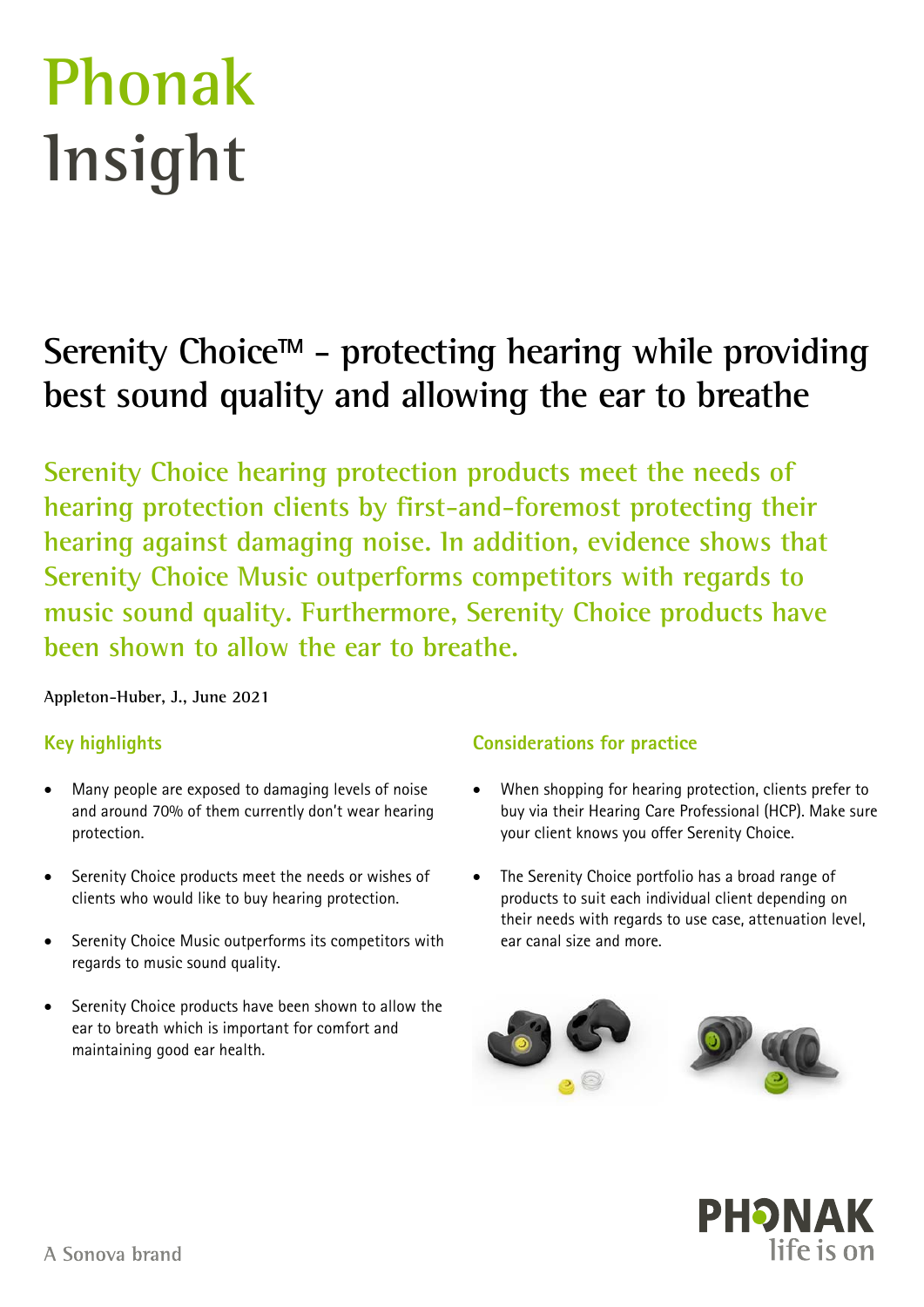# **Why hearing protection is important**

While sound can bring much joy to our lives, too much sound, or noise can be detrimental to our health. The National Institute for Deafness and other Communication Disorders (NIDCD), (2017) reported that 50% of young people listen to their music or other audio too loudly. The Centers for Disease Control and Prevention (CDC), (2018) also published data stating that 22 million (17%) of U.S. workers are exposed to hazardous noise levels at work. The consequence of being exposed to too much noise over long periods of time or being exposed to a very sudden loud noise can cause irreversible damage to our hearing. Audiologists are familiar with seeing a notch in the audiogram around 4kHz which is a classic sign of noise-induced hearing loss (see example in Figure 1.).

Age of Carpenter & Hearing Loss



**Figure 1. Example of the development of noise induced hearing loss over time. Note: Reprinted from Centers for Disease Control and Prevention: The National Institute for Occupational Safety and Health. Noise and hearing loss prevention: Facts and Statistics. Retrieved** 

**from https://www.cdc.gov/niosh/topics/noise/factsstatistics/charts/chartconst.html** 

A survey in the US, undertaken by the CDC, (2020) found that 70% of people exposed to loud noise, never or seldom wear hearing protection. As a consequence of this, the same survey found that 40 million U.S. adults have audiograms that are consistent with hearing loss resulting from exposure to loud noise. Furthermore The World Health Organization states that 1.1 billion young people (aged between 12–35 years) are at risk of hearing loss due to exposure to noise in recreational settings (WHO, 2020). The Word Report on Hearing (WHO, 2021) estimates that worldwide, by 2050, nearly 1 in every 4 people can expect to have some degree of hearing loss, and 1 in 14 (at least 7%) will require hearing care. This same report featured a case study which showed that in 2002, rigorous implementation of a hearing conservation programme was undertaken in the Swedish Armed Forces, and its impact assessed after a few years. The results showed that the incidence of hearing loss in the affected population dropped to one third during a five-year period, having reduced to 2.3% from the earlier 7.9%.

# **What hearing protection clients want**

Given the importance of hearing protection and the apparent lack of adoption of hearing protection, Phonak conducted a survey with 6420 participants to find out about their awareness of hearing protection and what would be important to them when choosing hearing protection (Knorr, 2021). One key insight from this survey was that when shopping for hearing protection, the most popular channel for purchase would be from the Hearing Care Professional (shop or webshop). When it comes to the main motivators for choosing hearing protection, the number one motivator was prevention of hearing damage. Other motivators within the top ten motivators for choosing hearing protection were perfect fit, keeps relevant sound and speech, enjoy best music quality at safe listening levels and lets the ear breath.

### **Serenity Choice benefits**

Serenity Choice hearing protection from Phonak meets the needs of clients looking to purchase hearing protection. It is available to purchase from HCPs, either via their webshop or in person.

#### **Prevention of hearing damage**

Serenity Choice products are certified and protect against hearing damage, by cancelling noise and loud sounds from 9 to 16 NRR (Noise Reduction Rating - US) or 16 to 24 SNR (Single Number Rating - EU) (Phonak, 2021). There is a broad portfolio of products for a variety of use cases, such as for music, working with loud power tools, sleeping, hunting/shooting and swimming.

#### **Range of sizes, form factors and material to aim for the perfect fit**

The generic form of Serenity Choice is available in 4 different ear tip sizes and the custom product, Serenity Choice Plus is tailor-made for the client. This guarantees a consistent level of attenuation for optimal noise protection. The custom product is also available in two form factors (Full Concha and Mini) and in two different materials (acrylic and silicone).

#### **Keeps relevant sound and speech**

Technical measures of 2 Serenity Choice products (Music and Comfort) and 6 competitor products (all passive, in-theear, non-custom) confirmed that attenuation levels of Serenity Choice are lower than most other forms of hearing protection on the market and the frequency spectrum of the attenuation is relatively flat (Figure 2). These measurements were performed on KEMAR (Knowles Electronics Manikin for Acoustic Research) – an artificial head. They show the attenuation performance of different products relative to the open ear without protection. This aims to keep relevant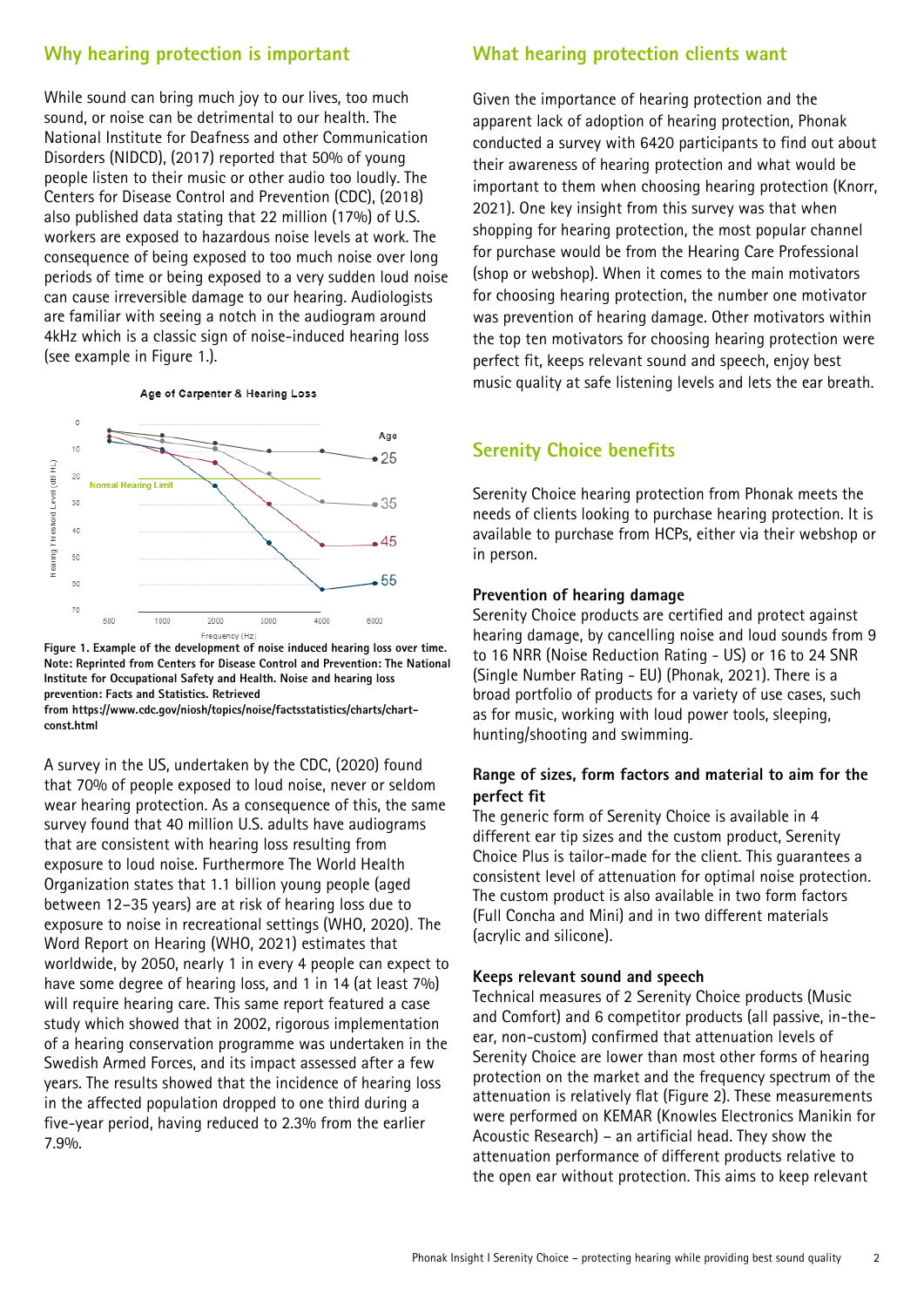sound and speech and therefore allows situational awareness and communication. The frequency spectrum of the Serenity Choice Music is particularly flat in order to keep the sound of music as natural as possible.



**Figure 2. Attenuation curves of Serenity Choice Music, Serenity Choice Comfort and 6 competitor products (A, B, C, D, E and F).**

#### **Best music quality**

A subjective sound quality study was conducted using Serenity Choice Music and the same 6 competitor products from Figure 2. The test stimulus was a 22 second snippet of music (Natalie Cole and Ray Charles – "Fever"). Recordings for each pair of hearing protectors were made on KEMAR equalized for free field presentation through headphones. A reference recording was also made with no hearing protection inserted and the reference recording was reduced in volume by 15 dB to be more aligned with the hearing protection products with regards to volume. A MUSHRA tool according to the ITU (International Telecommunication Union) recommendation ITU-R BS.1534- 3 (2015) (Sonova SoundSurvey) was used for participants to listen and rate all of the recordings (blindly). They were asked to rate each recording on a continuous rating scale with anchor points at either bad, poor, fair, good or excellent. There were two different groups of participants – an expert listener panel consisting of 27 participants who had previously completed a training on sound quality assessments. The other group of 37 participants had had no experience of listening tests. Figure 3 shows the average

scores of the sound quality rating for the two groups of participants.

Average scores



**Figure 3. Sound quality rating of Serenity Choice Music and 6 competitor products. Results are for both groups of participants. A score of 0 corresponds to the label "bad" and 100 corresponds to "excellent". Serenity Choice Music outperforms all the competitor devices with high significance (p<0.01) except from the product "E" for expert listeners.** 

The untrained participants rated Serenity Choice Music significantly better than any of the competitor products. The expert listener participants also rated Serenity Choice Music as better than all competitors. This difference was significant for all competitors apart from one (Competitor E). Figure 4 shows the correlation between the spectral variance (displayed in Figure 2) and the average sound quality scores for the different products. It can be seen that products with a balanced and flat frequency response i.e. a low spectral variance, tend to result in a higher sound quality score. In addition, it can be seen that the correlation coefficient  $R<sup>2</sup>= 0.84$  for the trained listeners is much higher than the  $R^2$ = 0.44 for untrained listeners. This indicates that the expert listeners responded more consistently across the different conditions and their quality rating can be well described with the straight forward model of spectral smoothness for the attenuation characteristics. This is a reasonable finding because a natural acoustic transparency is characterized by a flat frequency response.



**Figure 4. Correlation between expert rating and spectral variance for different ear protection devices.**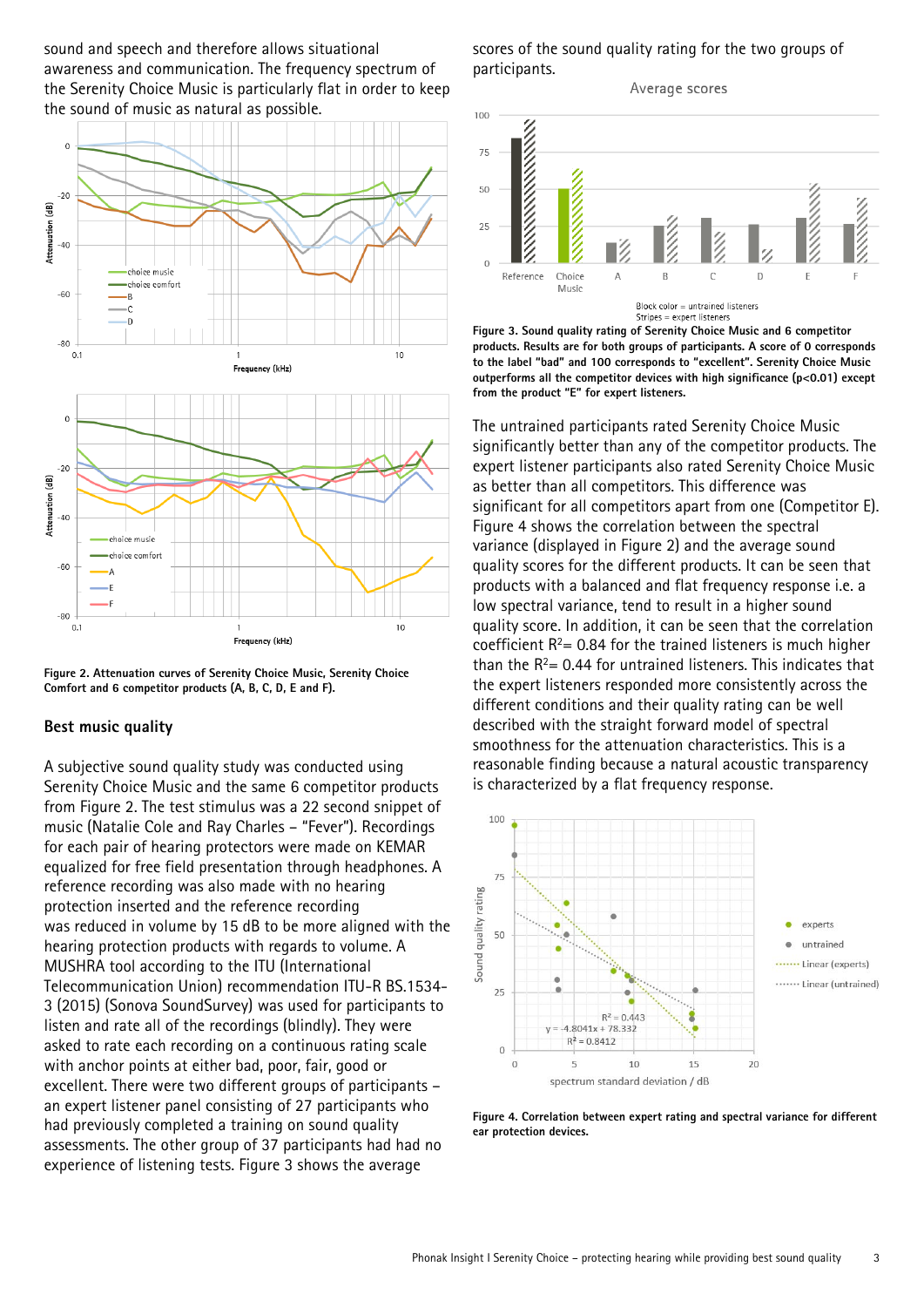#### **Lets the ear breathe**

Gray et al. 2005, has shown that the range of relative humidity of normal, healthy ears is 40 –70%. When the relative humidity rises above 70% the ear seems predisposed to discharge and infection. Therefore, the ideal hearing protection, should allow water vapor to escape in order to prevent moisture build-up in the ear.

Internal studies have been done to assess the breathability of the filters used in Serenity Choice. A special measurement tool was constructed that can be inserted in the ear. This device measures the relative humidity in the ear for a given time interval. Different Serenity Choice filters can be inserted into the device. The filters are the only passageway for moisture to pass in or out of the ear. For each participant, the first step was to measure the in-ear humidity with a full block filter installed. Then the other filters were installed one-by-one in the humidity sensor and kept there until the value of the humidity stabilized. This relative humidity value was then recorded. The humidity in the lab was also measured.

Results found that all of the filters tested showed breathability. The resulting relative humidity when using a filter was always lower than when the earplug was fully blocked. Filters containing only a mesh are most breathable. In Figure 5, we see the relative humidity of mesh filters, such as in the Motorsport and Work product, an impulse filter such as that used for the Shooting and Hunting product and a full block earplug with no filter. These results are from the female participants. Results from male participants showed a similar pattern.





We can see that all products with filters have lower humidity levels than when a full earblock is used. Impulse filters (for hunting) were found to show the least breathability although the humidity was still less than when the earplug was fully blocked. This is likely to be because the impulse disc has a tiny hole in it for ventilation purposes. The mesh filters were found to have very low relative humidity levels which indicate high breathability. The mesh filter with the lowest attenuation level (Music, low attenuation, acoustic filter) was found to have a very similar humidity level to that of the outside environment, indicating that it is extremely breathable.

Figure 6 shows comparison of breathability of filters which contain a membrane + mesh. These results are from the male participants. Results from female participants showed a similar pattern. The breathability of a filter is determined by several factors and one factor is the thickness of the membrane. You can see in the graph that all filters again showed lower relative humidity levels than the full earblock. The Music filter with high attenuation (thickest membrane) is the least breathable of these filters tested. The other filters tested here (music with medium attenuation, Fly and Comfort with low attenuation) all have a thinner membrane and were found to have very low humidity levels.



**humidity in the lab during measurements was 54-56%.** 

# **Conclusion**

Many people who are at risk of hearing damage due to noise don't wear hearing protection. Serenity Choice hearing protection products from Phonak are available through the client's preferred method of buying – the HCP. They meet the needs and wishes of the hearing protection client by protecting their hearing against damaging sounds whilst keeping relevant sound and speech. The Music product has been proven to outperform competitors with regards to sound quality and all filters have been shown to allow for ventilation of the ear.

#### **References**

Centers for Disease Control and Prevention. (2018). Noise and hearing loss prevention: Preventing hearing loss caused by chemical (ototoxicity) and noise exposure. Retrieved from https://www.cdc.gov/niosh/topics/noise/default.html, accessed on March 12th, 2021.

Centers for Disease Control and Prevention (2020). Vital Signs – Too loud! For too long!. Retrieved from https://www.cdc.gov/vitalsigns/hearingloss/index.html, accessed on March 12th, 2021.

Gray, R. F., Sharma, A., & Vowler, S. L. (2005). Relative humidity of the external auditory canal in normal and